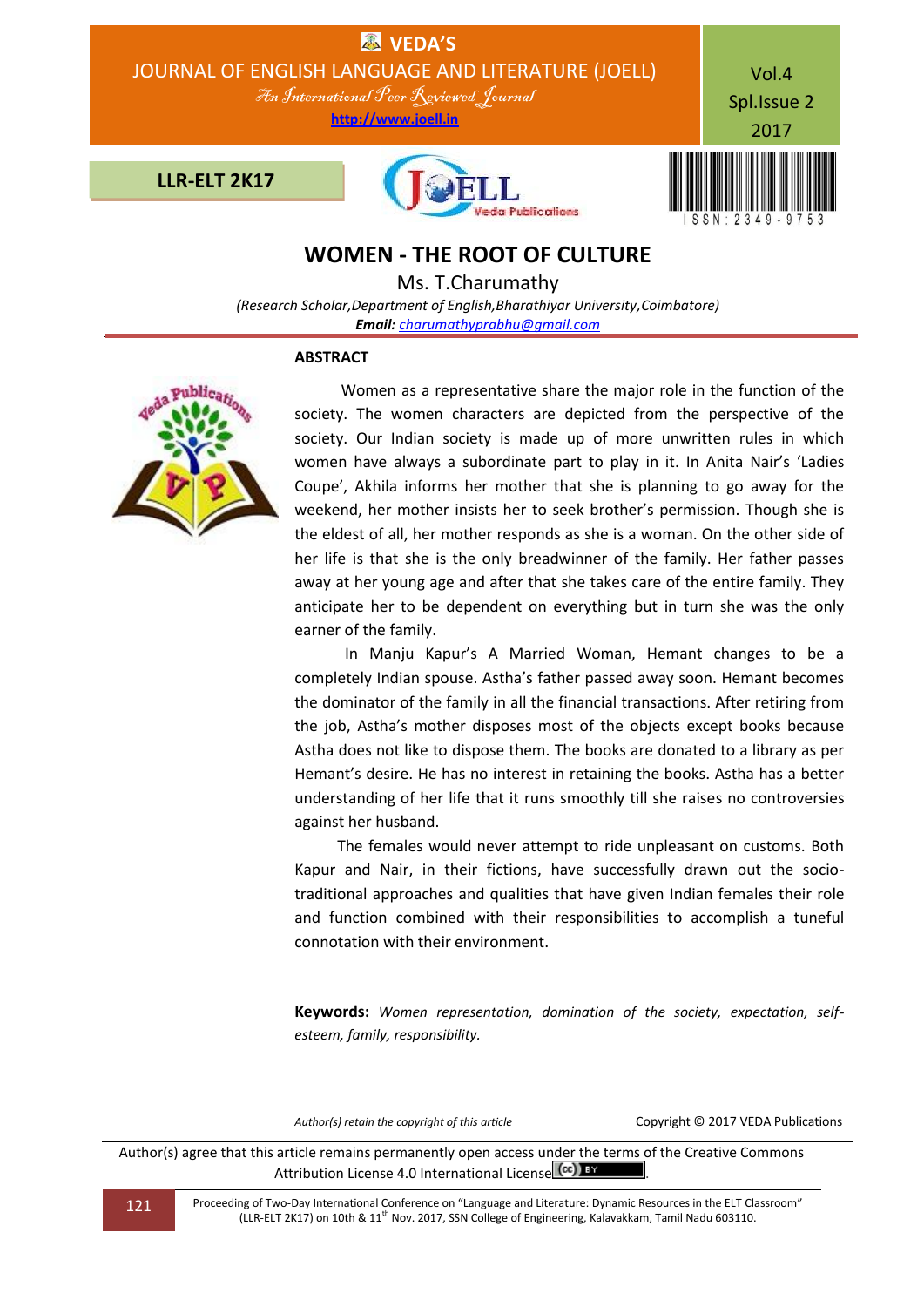#### **INTRODUCTION**

The identity crisis of women emerged from womanism. It exhibited womanist writers as isolating male society. The popular women are successful in the world, outside their family but utter letdowns in their home. Being a successful super image in the world is not that easy. To ascertain their caliber, the women have to shoulder extra responsibilities (burden). They have to perform dual roles. Whatever career they undergo as well as their family duties, they have to act as if they can balance both the roles. As a result they are subjected to more work, stress and lack of self-fulfillment. As long as the women are confined to their home they experience a sense of security which they lose when they step outside their home. The women go out into the world in order to escape from the suffocating feeling at home. On the contrary, they get frustrated as men are not ready to share their household chores. When women start to endeavor the pursuit of power and freedom it is not their inner aspiration but external one.

### **WOMANISM AND LITERATURE**

Literature serves as a vehicle to bring social awareness among people, to bring revolution in the community, which nullifies the prevailing drawbacks in future in the society. Pom Morris analyses that, "It has been traditionally believed that creative forms of writing can offer special insight into human experience and sharpen one perception of social reality. Literary texts may therefore provide a man powerful understanding of the ways in which society works to the disadvantage of women".

A cautious analysis into the portrayal of women by women novelists would prove the emergence of women empowerment. It is exciting to note that the forerunner in bringing this women individuality to the surface is William Shakespeare. His characters namely Portia, Beatrice and Viola exhibit an extraordinary talent of intelligence and feasibility. They possessed the soul of an independent woman who encounters situations without any fear or hesitation. They serve as the antecedents to Jane Austen's female protagonists who expose a vibrant personality and stamp their identity. Similarly the protagonists of Bronte Sisters and George Eliot, these female protagonists never did compromise with their identity pursuit and

sacrifice of self-respect, freedom and verdict because they have a desire to develop their own knowledge and thereby improve their position. The ego exercised by the men pushes women to persist through narration of their story and fancy.

This paper embarks to discuss the awareness among the women population, the analysis of the women characters as exposed by the two women novelists Anita Nair and Manju Kapur

#### **BURDEN OF AKHILA**

In Ladies Coupe', Akhila's mother was very keen on seeking permission from her son when Akhila wanted to go out with her colleagues for a weekend. Akhila did not show interest in doing so as she was the eldest one, her mother's response was that even though Akhila was the eldest of her siblings she has to be submissive to her younger brothers as they are men. Akhila's father passed away very soon. After her father's demise, she takes up all the responsibilities of the family. She was the only woman who earned for the whole family. Even then her brothers did not show any interest in earning for the family. So ultimately all the responsibilities had to be shouldered by her. Though she was the only breadwinner of the family they refused to accept her as the head of the family. They expected her to do all the expense of the family but wanted to be dependent in all her personal decisions.

# **THE ROLE OF CONSERVATIVE WOMAN, KASTHURI**

In Manju Kapur's novel, Difficult Daughters, Kasthuri sought happiness in satisfying all her responsibilities as a disciplined daughter-in-law, a very caring wife and a lovely mother. If anything wrong was going to occur in the family she could easily identify it through some intuitions. So these things proved that she was not married to a man but to the whole family. Her daughter had an illicit love affair with a man who got married already. This became a shock to her and she could not digest the effect of her action as it was a shame to her complete family. She even feared when her family members come across her daughter's illegal affair. Kasthuri accuses her daughter Virmati stating that she departed a good education to the Arya Samaj girl children. But if she remained the illicit affair it would

122 Proceeding of Two-Day International Conference on "Language and Literature: Dynamic Resources in the ELT Classroom" (LLR-ELT 2K17) on 10th & 11<sup>th</sup> Nov. 2017, SSN College of Engineering, Kalavakkam, Tamil Nadu 603110.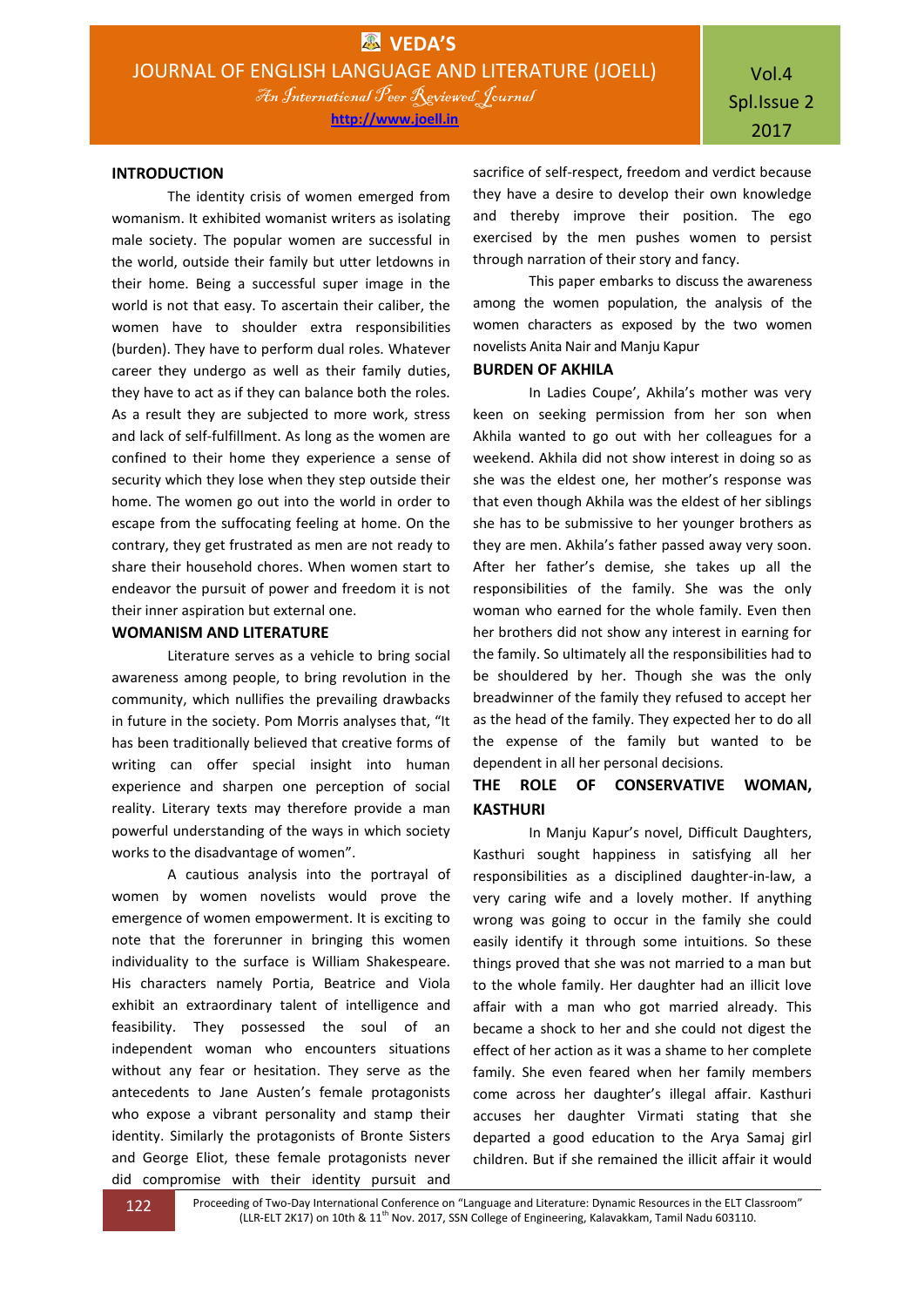be a black mark on her carrier and life as well. She further stated that it would destroy her family. She was in affair with a professor, "A man who is already married and a traitor to his wife can never give happiness to any woman. He is a worldly person caught in his own desires. Nothing solid." (85), whereas she did not understand such consequences due to her adolescent age. As a result, she experienced isolation which was acknowledged by her, "I feel strange, one pea alone in a whole long pod, no use to anybody. I have to get used to it, for this is my fate." (92).

## **KASTHURI'S TREATMENT OF HER DAUGHTER**

Virmati showed her interest in living with a married man, her mother Kasthuri, kept her in a private area aloof for several days. Kasthuri valued more the elder people at her home than her opinion. But when her daughters refused to abide such tradition, it becomes the revolt against her. India is known for its tradition. It is not easy to distinguish between India and tradition. Similarly, Kasthuri was the emblem of the culture and custom of Indian society. Generally, women in India cannot enjoy the same happiness as they did during their childhood. This happens maybe due to the physical change as well as the significance of the culture and custom followed by Indians. It is more viral in a woman's life than in the man's life. An Indian woman is brought up with the traditional principles, and also instructed to maintain the dignity of the home, father, mother, spouse, and childrenthough they lost their individuality. They are even brought up with much care by not letting them a proper exposure. They are pampered a lot and made to be stayed inside of the house. So they are not matured mentally to face the societal issues. As well as they lack in knowledge of the married life. They were almost deaf and dumb, maybe speechless in most of the situations. There was no significance given to their wish and imagination.

According to the Indian tradition, there was no need for the girl children to take care of their parents at their old age. But still, their expectation was the girl to be getting married to a respective family which was the primary duty of the parents. The girl as soon as she matured she becomes one of the commodities in the market which is to be sold

soon or else it would not be forever. This was the ultimate thought of the traditional Indian parents.

After attaining maturity physically, the girl children were not allowed to roam anywhere outside which would bring any harm to her life. This happened in Virmati's life, which was considered a shame to her family. But in Anita Nair's Ladies Coupe', Akhila's mother allowed her to work just because they are interested in her income. Akhila puts her boundary named "Akka", a term used by Tamil people to show respect for the elder woman. It was acceptable by everyone inside as well as the outside of the home. It acted as a barrier for any strangers to letting them in one's life. Nobody in India has the right to ridicule a woman which is an illegal act.

In Anita Nair's Mistress, once Saadiya violated the tradition by showing her face to an unknown man which became a serious issue in her family. Her father chastised her with a hot iron material in her foreleg.

Similarly when Saadiya expresses her love to Seth, her father announced to the whole family members as, "I will disown her. Tomorrow morning she will be left outside the gates and thereafter, neither I nor anyone else in my family will have anything to do with her. We will wipe her from our lives and memories. As penance for dishonouring our ancestry, we will accept whatever punishment you see fit to give us. (147)

#### **REVEALING PROFESSOR'S CHEATING**

In Manju Kapur's Difficult Daughters, the professor avoided his first wife as she covered her face by not exposing to the strangers even to her husband's friends; it was his mother who advised him that she was not an exhibiting thing but his spouse, a better partner. The Indian husbands cannot bear if their wives involve in any things and also the spouse thinks those things are inappropriate. This type of opinion is not only by the husbands but also based on the societal belief. Women have to play the role of a mother as well as a wife. They were brought up with the same mentality by not indulging themselves in any other issues. Similarly, once Virmati happened to meet the Professor in Lahore, she claims her authority to be his spouse stating that they were in relationship beyond three years. "Be honest with me.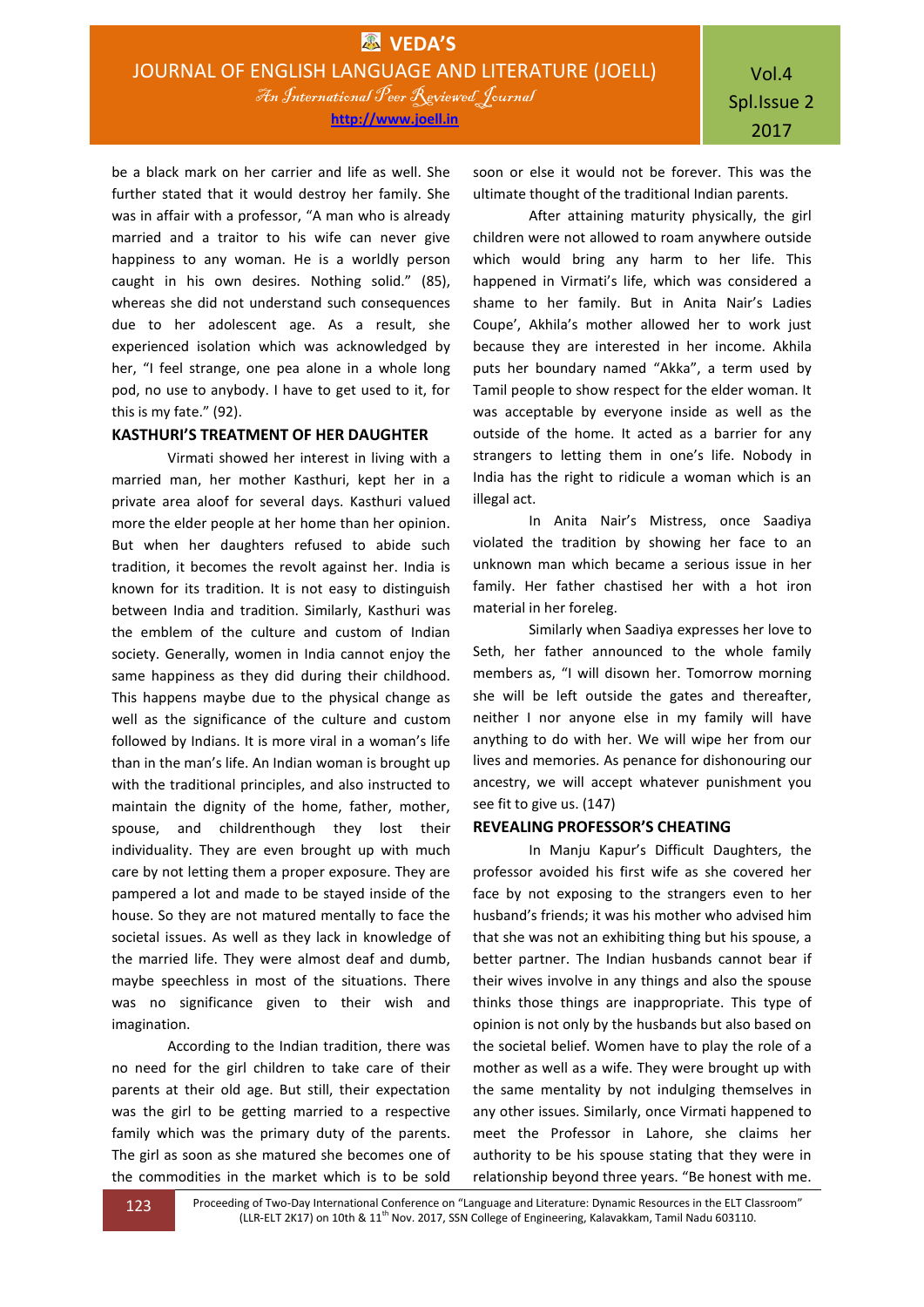I can bear anything but this continuous irresolution.Swarna is right. Men do take advantage of women!" (149). It is important to note that Virmati was badly in need of getting married to that Professor and also to be involved in the traditional life style. Virmati told Swarna that in her family marriage was so important and the necessary part of life. Through these words it is clearly understood that women should get married to a man and that environment was the perfect and secured place for women. It is the unwritten law that every woman of India should consider their husband's wellness alone. Similarly, Virmati was also able to do according to her husband Hari authorized. The identity was humiliated and defeated which lowers the human values.

# **GANGA- A TRADITIONAL WOMAN**

Child marriage was one of the customs of Indian tradition which is not in practise now. The girl child was married to a boy child at a young age itself. Henceforth they were not permitted to develop their knowledge as well as considered just as a being. In Difficult Daughters, child marriage has taken place as Ganga and Hari got married during their childhood. Ganga was not an educated woman but she was very loyal to her spouse, a conservative woman. Ganga at her young age itself was aware of how Indian wives lead their lives by compromising and enduring themselves. She led such a similar life from an ordinary family. She encountered a very badexperienceafter the entry of Virmati to her family. She was quite aware of her position and how to retrieve for her own rights in the family even though her husband treated her as a servant maid. The Professor further writes:

> Who is responsible for this state of affairs? Society, which deems that their sons should be educated, but not their daughters. Society that decides that children – babies really should be married at the ages of two and three as we were. As a result, both of us needlessly suffer for no fault of ours. (103)

According to the Indian culture, parents develop a bad opinion and also a bane when their married daughter comes back to her maternal home due to some other issue. At the same time there was

no change and nothing could be altered if a woman tied the rope of matrimony. The society acknowledges the woman only with her husband either he was a good human or a evil person. There was no recognition for an unmarried woman in the society. In early days, women who are separated from their husbands were treated badly by the society. The separated women were avoided by their kith and kin and they even scandal ill of them. Due to such environment women never have a thought of divorce even the married life was not a happier one. They were supposed to accept to the life as it was a safety zone for them.

# **SIGNIFICANCE OF MARRIAGE**

Likewise in Anita Nair's Ladies Coupe', Margaret recollected her memories at the time of her marriage, her parents advised on the wedding ceremony. She disliked her spouse and at the same time she was not able to step out from her family. She believed,

> No one had ever been divorced in my family. What God had put together, no man or woman had cast as under. In respectable families such as ours, no one gave up on their marriage. They grit their teeth and worked harder to preserve it.If I left Ebenezer Paulraj, I would have to be prepared to lose my family as well. (102)

Henceforth she made her husband addictive to her cooking and physical pleasure. She attained a good outcome of it. When a woman was not happy with a married life, they were not permitted to remarry. Yet their family members did not understand their difficulty and severely convicts that woman. In India people protect widows at the same time they harass them through the worst treatment. Most of the times, even her own family atmosphere turns to be an unprotective one. Sometimes the young widow becomes a prey for the lustful feelings of some known or unknown beasts. Moreover, she was considered as a bad sign of the family whenever they have any traditional functions. Due to such treatment, she has to face all such tortures by the people. On the whole, she was unfortunate woman of the society and she had to work like a slave or daily wage. In other words, she was a worker without